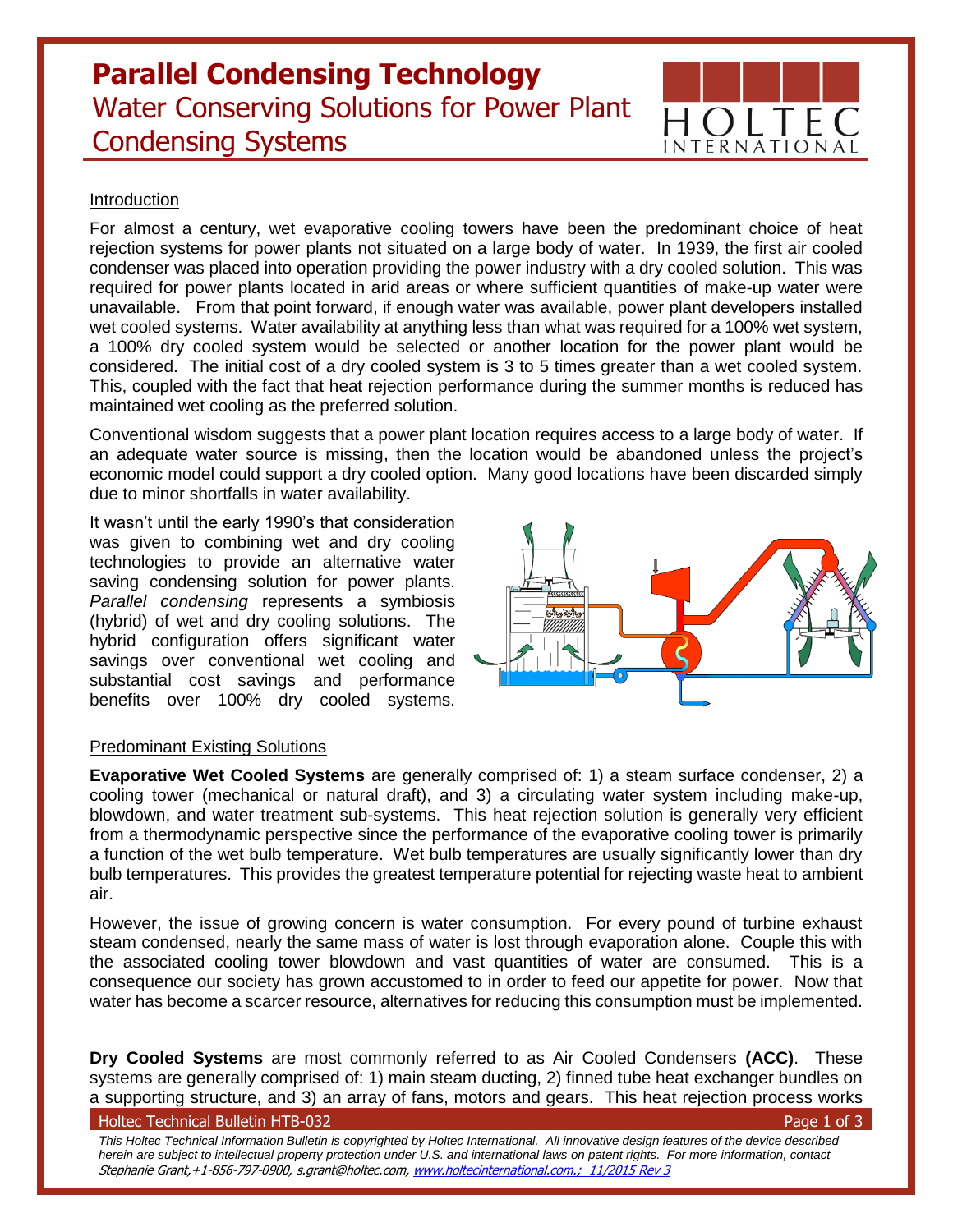by pumping large quantities of ambient air over finned tube heat exchangers. The steam turbine exhaust is condensed within the tubes. The thermodynamic disadvantage of this system is that it is based on sensible heat exchange on the ambient air side working against the dry bulb temperature instead of the wet bulb temperature. Because of this, dry cooled systems are always larger and more expensive than their wet cooled counterparts. However, there is absolutely no water consumption with this method.

An important aspect associated with dry cooling that is often overlooked is the fact that the dry bulb temperatures fluctuate considerably more than wet bulb temperatures. This occurs on a daily basis from day to night as well as seasonally. At lower ambient temperatures, the performance of a dry system will approach that of a wet system and the auxiliary loads often reduce to levels below that of conventional wet system. These are important factors to evaluate and leverage in developing a hybrid system presented in this bulletin.

## The Challenge of Water Availability

The issue of water availability primarily affects new power plant development but can impact existing power plants as well. As local and regional governments are more protective of their diminishing water resources, obtaining a water permit for a new power plant has become a much more difficult process and adds valuable time to the development schedule.

Evaporative wet cooled systems will consume essentially the same amount of water whether it is daytime, nighttime, summer or winter if the power plant is based loaded. However, the quantity of water available quite often varies and can cause shortages. These shortages must be overcome by either curtailing power generation or purchasing supplemental water. These are operational issues for existing power plants that can be relieved by *parallel condensing*. Operational concerns are not the only issues surrounding water consumption for existing power plants; administrative pressure from the local and state authorities on these plants to reduce their demand on water resources is playing a role as well.

## Parallel Condensing

Parallel Condensing Systems were developed primarily for use in power plants where there is not enough water for a 100% wet cooled system. Essentially, it is based on a dry cooled system with supplemental capacity provided by a wet cooled system. Parallel condensers designed for 15 to 85% water savings over a conventional wet evaporative system have the following advantages:

- 1. Substantial water savings
- 2. Reduced overall cost as compared to a 100% dry cooling system
- 3. Improved performance as compared to a 100% dry cooling system
- 4. Reduction in the size of the plume from the Cooling Tower

The fundamental components that comprise a parallel condensing system are: 1) an ACC, 2) a steam surface condenser, 3) a cooling tower, and 4) a circulating water system with auxiliaries. The process flow diagram below illustrates the layout and arrangement of the fundamental components.

Holtec Technical Bulletin HTB-032 Page 2 of 3

*This Holtec Technical Information Bulletin is copyrighted by Holtec International. All innovative design features of the device described herein are subject to intellectual property protection under U.S. and international laws on patent rights. For more information, contact*  Stephanie Grant,+1-856-797-0900, s.grant@holtec.com, [www.holtecinternational.com;](http://www.holtecinternational.com/) 11/2015 Rev 3